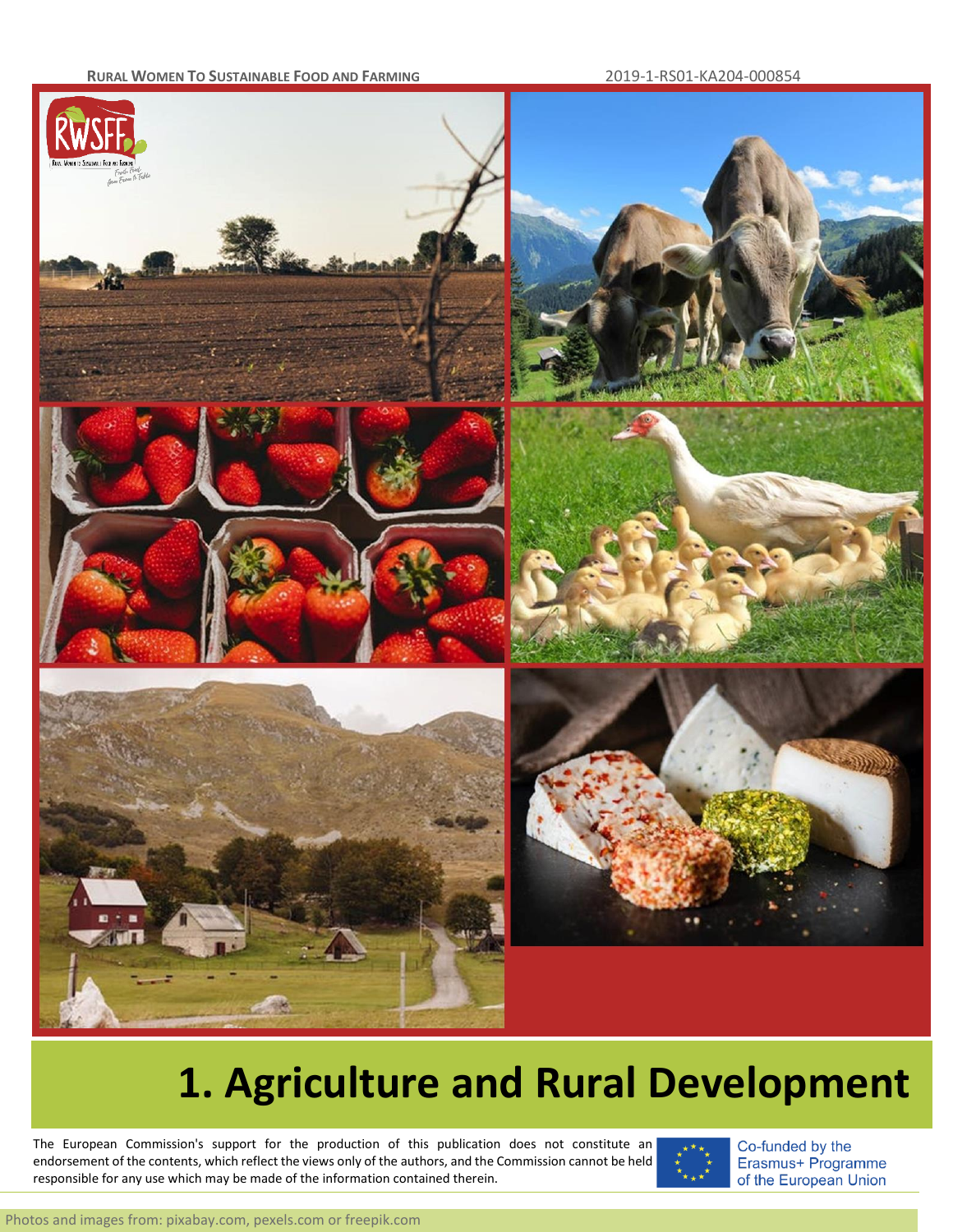## Unit 1. Agriculture and Rural Development

Definition of agriculture: "The science, art, or practice of cultivating the soil, producing crops, and raising livestock and in varying degrees the preparation and marketing of the resulting products.<sup>1</sup>"

**Agriculture** is the main sector for food production and has a crucial role in rural employment, landscape preservation, environmental protection and food security. Agricultural Development mainly aims to increase agricultural products such as crops, livestock, fish, etc.

**Rural areas** provide food, raw materials, jobs and a wide range of environmental goods and services such as cultural landscapes, biodiversity, water and soils. In most rural areas of the EU, where about half of the population lives in rural areas, agriculture keeps communities alive and together, and it is a substantial economic activity.

**Rural development** is related to the promotion of countryside vitality and the well-being of rural communities, and it is one of the means of the economic revitalisation of targeted rural areas and active farmers.

Rural development includes agricultural development activities. While Agricultural Development considers human beings, land and capital as production goods and means, on the other hand, Rural Development mainly targets people and institutions.

Thanks to its various climate, fertile soil, the technical skills of its farmers and the quality of its products, the EU is one of the world's leading producers of agricultural products.

## **Some specifics of rural areas and statistical data**

Rural areas often offer fewer opportunities compared to urban ones.

## **Some of the key features of rural areas:**

**Infrastructure** – lack of adequate infrastructural equipment of rural communities and poor traffic connections. Also, in many rural areas, there is a weak or missing mobile/internet signal.

**Education & Culture** – characteristics of rural areas are the lack of educational possibilities, low level of cultural content and the absence of opportunities for sports activities.

**Economy** – rural areas often represent both production and consumer unit (as self-sustainable peasant economy). Returning the use of natural resources to the boundaries of sustainability puts its focus on sustainable (ecological) agriculture.

**Employment** – there are few chances for employment (especially the employment opportunities for people with higher education). The lack of perception of non-agricultural activities is typical, so often the potentials for the development of other activities are not used in rural areas. Rural areas not only offer employment in agricultural activities but, contrary to popular belief, can also have a wider diversity of offers.

**Environment & Health** – proximity to nature and wilderness is one of the biggest advantages of rural areas. This undoubtedly has a positive effect on health. However, there are also negative contemporary trends in many rural areas.

**Participation & Inclusion** – many studies show that women in rural areas have fewer opportunities to participate in social life and local policies. Due to a lack of dedicated organisations, there are no organised ways to include vulnerable groups in many areas.

Meaningful **migrations of the population** from rural to urban areas (most leave due to job search, educational opportunities, etc.

<sup>1</sup>Agriculture – Merriam-Webster Dictionary. (2020). Agriculture. Retrieved fro[m https://www.merriam-webster.com/dictionary/agriculture](https://www.merriam-webster.com/dictionary/agriculture)

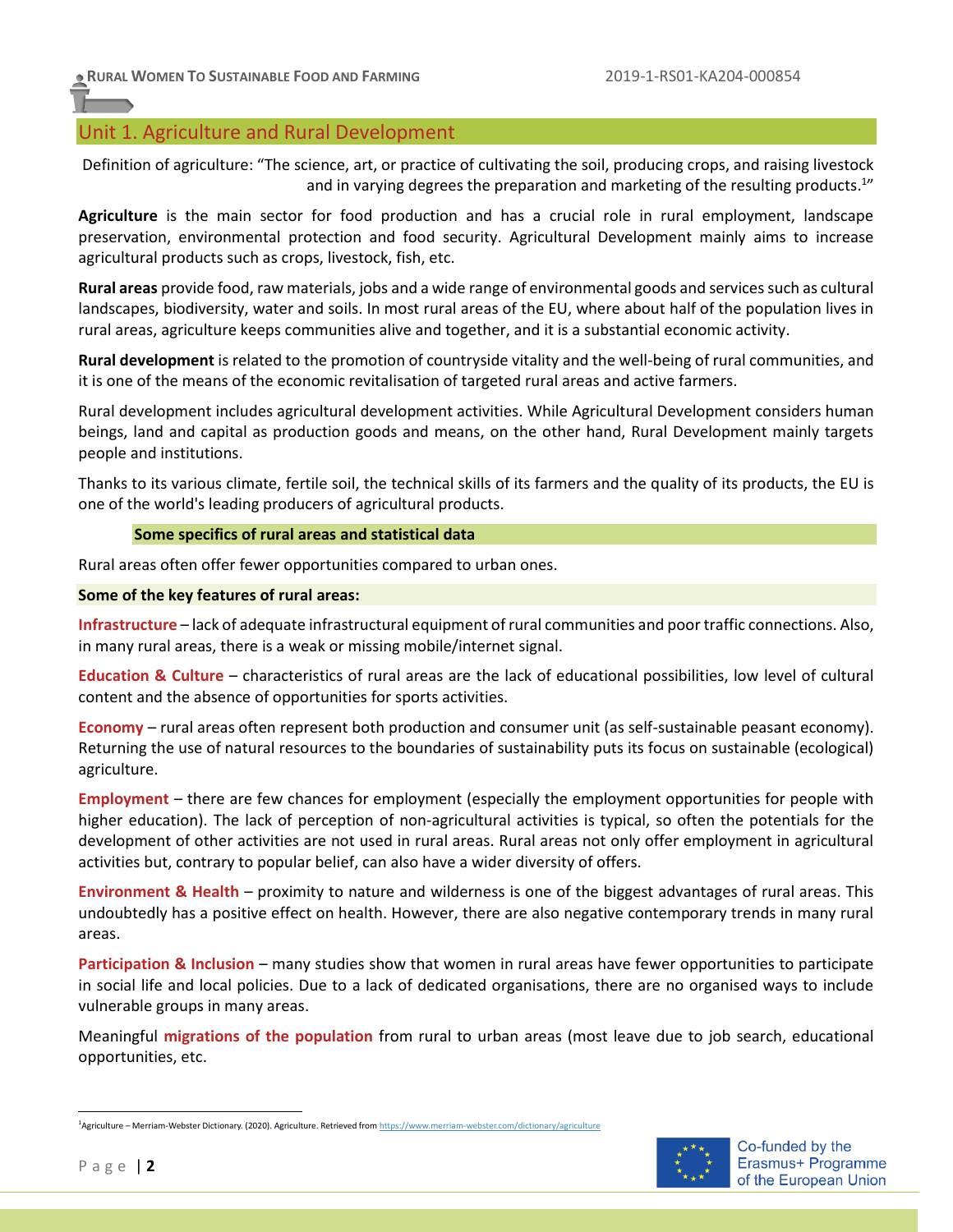#### **Vibrant and Picturesque Rural Areas – Facts and statistics in Europe**

#### Topography

Rural areas cover more than 341 m ha, representing 83% of the total EU area in 2018. Agricultural land, forest and natural areas make up almost 80% of the EU's area. More than half of the EU's land area is classified as predominantly rural (51.3% in 2012).





## Demography

It is estimated that in 2019, 40.4% of the population lived in cities, 32.5% lived in towns and suburbs, and 27.1% lived in rural areas (EU-28).

Employment and education<sup>2</sup>

| <b>Employment rate</b>      | At an EU level, the employment rate is higher in rural areas than in cities. Since 2012,<br>the employment rate in rural areas for people aged 20-64 has increased across the EU<br>from 68% to 73%. However, the total number of employed persons has not increased,<br>suggesting that the increase in the employment rate is due to the decrease of the<br>rural active population.              |
|-----------------------------|-----------------------------------------------------------------------------------------------------------------------------------------------------------------------------------------------------------------------------------------------------------------------------------------------------------------------------------------------------------------------------------------------------|
| Gender employment<br>gap    | The EU rural employment rate was 67% for women and 80% for men in 2019, which<br>translates to a gender employment gap of 13 percentage points. In comparison, the<br>employment rate of city residents (for people aged 20-64) was 68% for women and<br>78% for men, which translates to a gender employment gap of 10 percentage points.                                                          |
| <b>Education and skills</b> | The share of population aged 25-64 in rural areas with a tertiary education has<br>increased over time from 18% in 2012 to 22% in 2019. Despite the general increase in<br>the share of tertiary educated in rural areas, the increase was higher in cities. As a<br>result, the gap between rural areas and cities increased from 17 percentage points in<br>2012 to 19 percentage points in 2019. |
| Digital skills              | In the EU, the share of rural residents that have at least basic digital skills is 14 pp<br>lower than of city residents (48% vs 62%) in 2019.                                                                                                                                                                                                                                                      |

<sup>&</sup>lt;sup>2</sup> European Commission: EU rural areas in numbers - Key data for rural areas today, broken down by topic. [https://ec.europa.eu/info/strategy/priorities-2019-2024/new-push-european-democracy/long-term](https://ec.europa.eu/info/strategy/priorities-2019-2024/new-push-european-democracy/long-term-vision-rural-areas/eu-rural-areas-numbers_en)[vision-rural-areas/eu-rural-areas-numbers\\_en](https://ec.europa.eu/info/strategy/priorities-2019-2024/new-push-european-democracy/long-term-vision-rural-areas/eu-rural-areas-numbers_en)



Co-funded by the Erasmus+ Programme of the European Union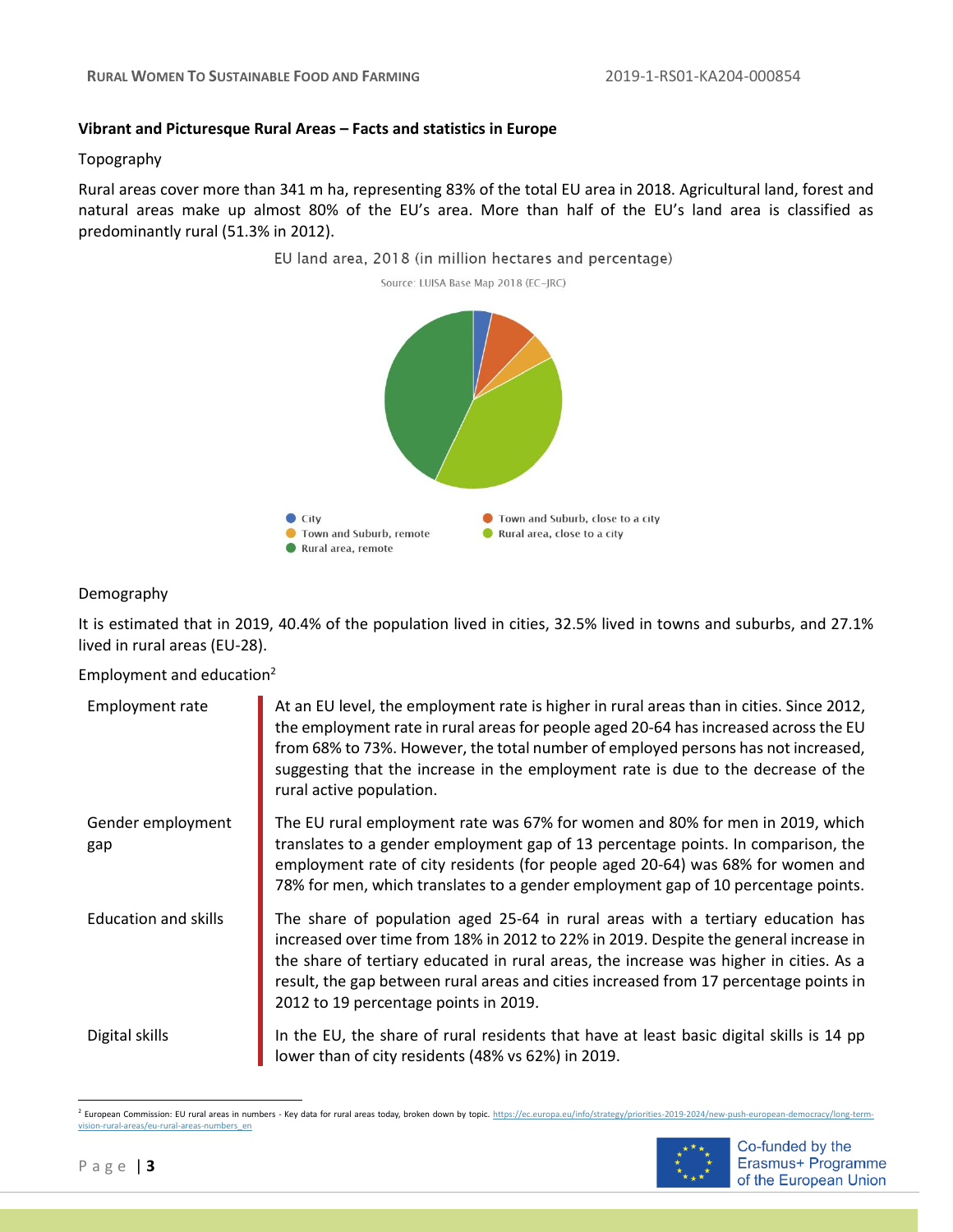In the EU, agriculture and food-related industries and services provide over 44 million jobs, including regular work for 20 million people within the agricultural sector itself.

#### **Agricultural policy in the EU**

EU Agricultural policy comprises a broad range of areas, including food quality, traceability, trade and promotion of EU agricultural products.

EU agricultural policy adapts and changes according to current trends. Especially, it has changed significantly in recent decades to help farmers face ongoing challenges and respond to changing peoples' attitudes and expectations.

The European Commission, among others, has objectives<sup>3</sup>:

- $\rightarrow$  helping farmers to produce sufficient quantities of safe food, produced respecting EU norms on sustainability, environmental rules, animal welfare, traceability, etc.
- $\rightarrow$  providing farm businesses with support systems to help stabilise their incomes in the face of less predictable production conditions
- $\rightarrow$  facilitating investment in a sustainable, modern farming sector
- $\rightarrow$  maintaining viable rural communities, with diverse economies
- $\rightarrow$  creating and maintaining jobs throughout the food chain

In the **[long-term vision for rural areas](https://ec.europa.eu/info/strategy/priorities-2019-2024/new-push-european-democracy/long-term-vision-rural-areas_en)**, the European Commission sets out to achieve a vibrant future for the EU's rural territories. These territories are defined by a wide range of qualities, from the beauty of their nature to the strength of their communities. They also face many challenges such as demographic changes, a high risk of poverty or lack of access to basic facilities.

**[Rural development programmes by country](https://ec.europa.eu/info/food-farming-fisheries/key-policies/common-agricultural-policy/rural-development/country_en)** – EU countries prepare their own rural development programs to meet national and regional needs within the shared EU priorities.

## **Facts and statistics in Europe (project partner countries)**



*Source:* Eurostat [\(ilc\\_lvho01\)](https://ec.europa.eu/eurostat/databrowser/view/ilc_lvho01/default/table?lang=en)



<sup>3</sup> [https://ec.europa.eu/info/topics/agriculture\\_en](https://ec.europa.eu/info/topics/agriculture_en)